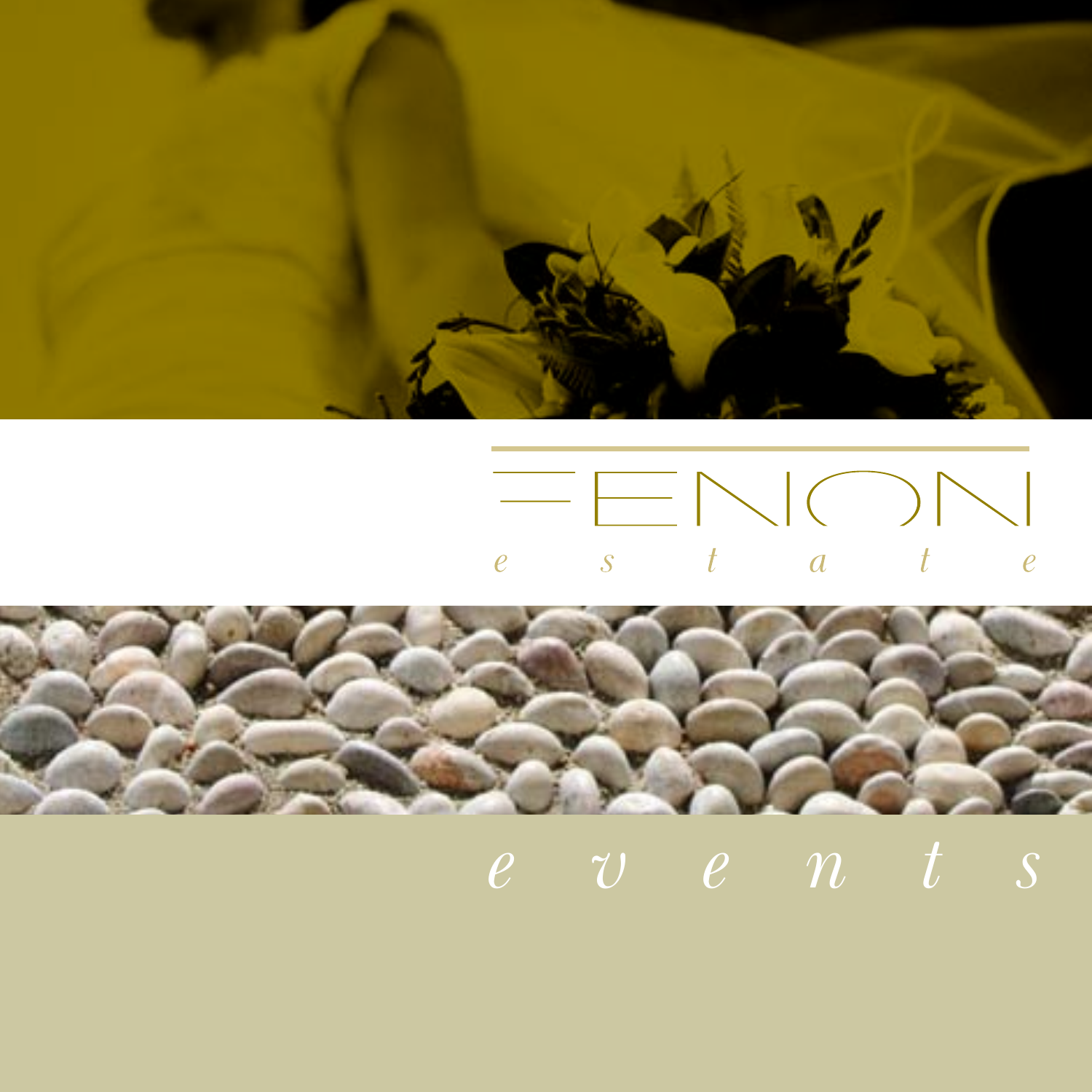All those special events of our lives, the wedding, the children's christenings, the birthdays… I dream of them all and it's summer,

DO





I imagine a noble estate, garnished with nature's most beautiful flora, and an exquisite architecture, way beyond the ordinary.. on a beautiful Greek island…

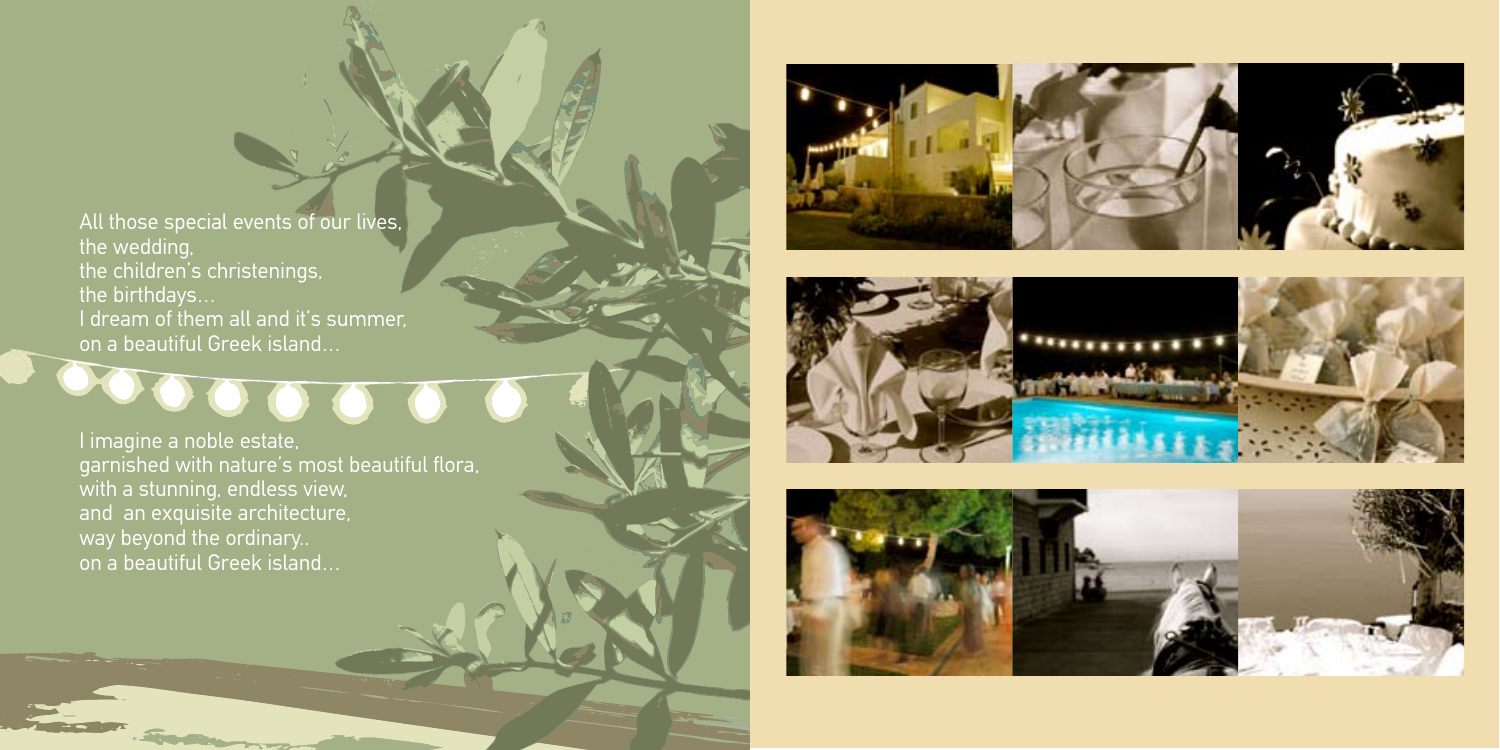I fancy private treats there, by people that personally care about me, and make me feel homey just like being in my own home…

It's in this very home that I want to harbour my finest, honored guests and experience with them the happiest moments of my life, day and night, together!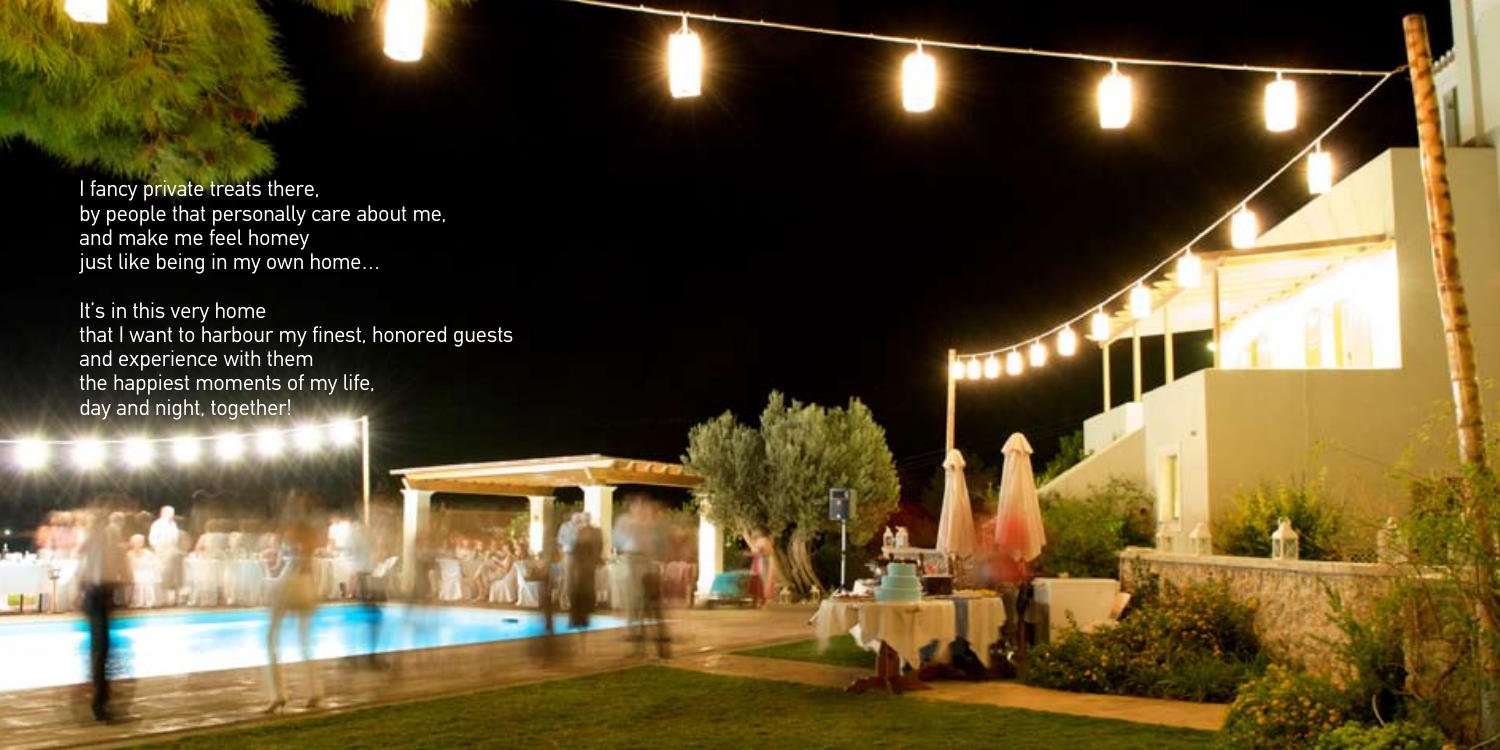